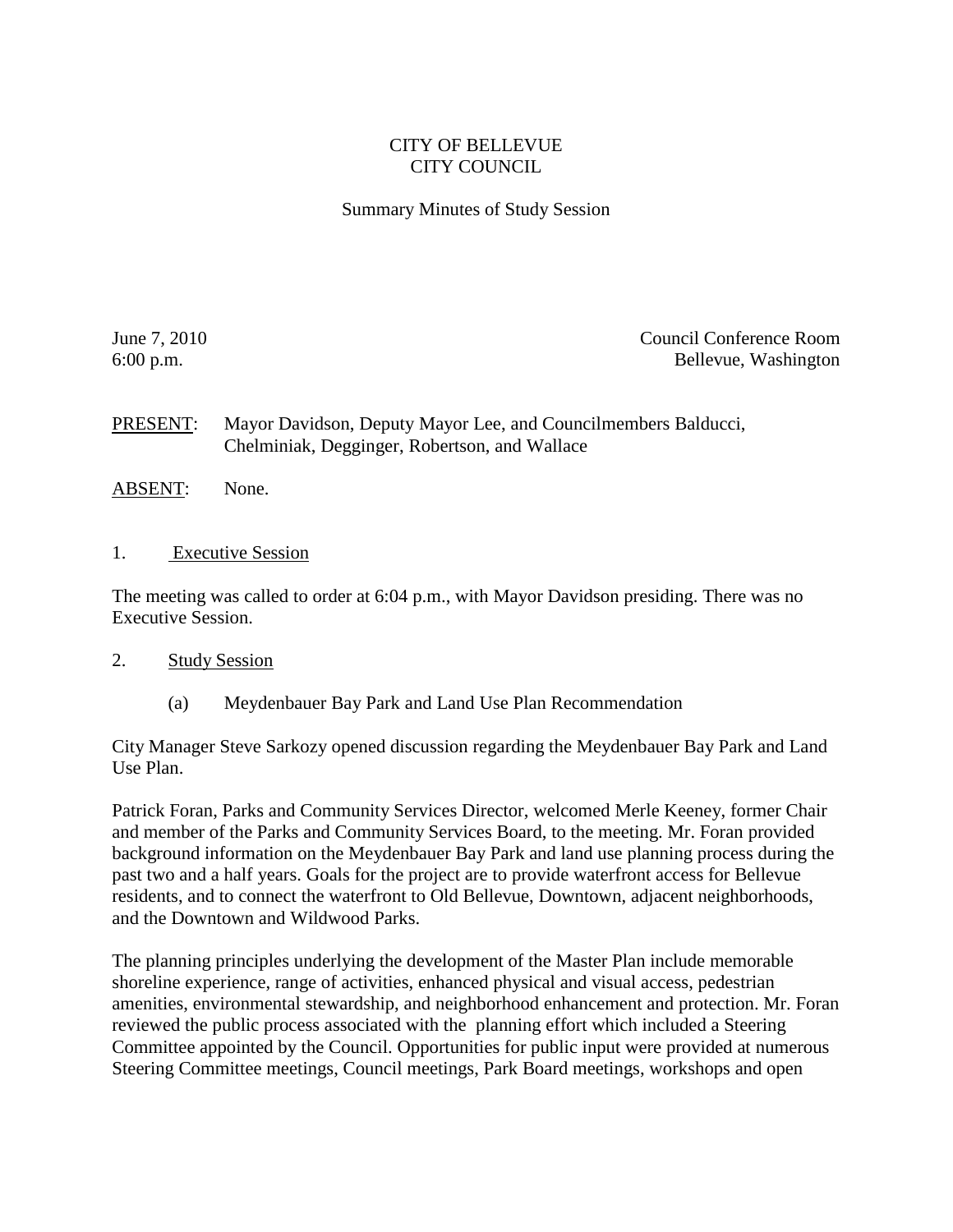houses, Planning Commission and Transportation Commission meetings, and through email, letters, questionnaires, and interviews.

Mr. Foran reviewed photographs of existing conditions around Meydenbauer Bay. He described key features of the recommended Master Plan, including a gateway intended to provide safe pedestrian access, views, and connections to adjacent areas. The Steering Committee concluded that the closure of  $100<sup>th</sup>$  Avenue would result in an exceptional gateway experience. However, it also concluded that there are traffic and access issues that must be resolved before the road could be closed. The Committee included a number of caveats in this regard in the Master Plan document. For example, one caveat states that improvements to NE 2<sup>nd</sup> Street should be completed before closing 100<sup>th</sup> Avenue.

Mr. Foran reviewed a number of visual simulations of Meydenbauer Bay Park as envisioned by the Master Plan. The marina would be reconfigured to expand public access, vary the shoreline and water experience, maintain long-term moorage, add public boating opportunities, and improve the environment. Piers 2 and 3 would be removed, and all new structures meet contemporary design standards for access.

Mr. Foran described the plans for the central waterfront including a restored shoreline, swim beach, playground, shoreline promenade, open lawn and picnic area, pedestrian access from the parking garage, and a curved pedestrian pier. The hillside area contains an outdoor classroom, enhanced hillside woodlands, a grand viewing terrace with vehicle pull-off, an activity building with underground parking, and parallel parking.

The recommended Master Plan reflects limited commercial uses including leased moorage, canoe and kayak rental, and a maximum of six vendor carts. The early idea of a café has been removed from the plan. The Steering Committee concluded that there should be no commercial uses west of  $100<sup>th</sup>$  Avenue, with the exception of the allowed leased moorage and canoe/kayak rentals. Buildings and structures are limited to park uses, and are intended to maximize open space and traditional park uses. These include restrooms, an activity building, and the entry shelter.

Mr. Foran said the plan reflects an emphasis on retaining and enhancing views, as well as restoring and retaining historic buildings. Environmental stewardship is a key goal of the planning process, and the plan reflects a number of environmental enhancements including shoreline restoration, reductions in impervious surfaces and in overwater coverage, and the daylighting of the existing stream. The park provides an improved shoreline habitat, improved on-site storm water treatment, and green building techniques.

Dan Stroh, Planning Director, described the land use aspects of the plan, noting that the planning process explored the relationship between the privately-owned upland parcels and the Cityowned park properties. He described the goals of enhancing the pedestrian experience, providing open space, and connecting to adjacent areas. The plan proposes modest redevelopment incentives with regard to streetscapes, pedestrian amenities, surface treatments, and public art.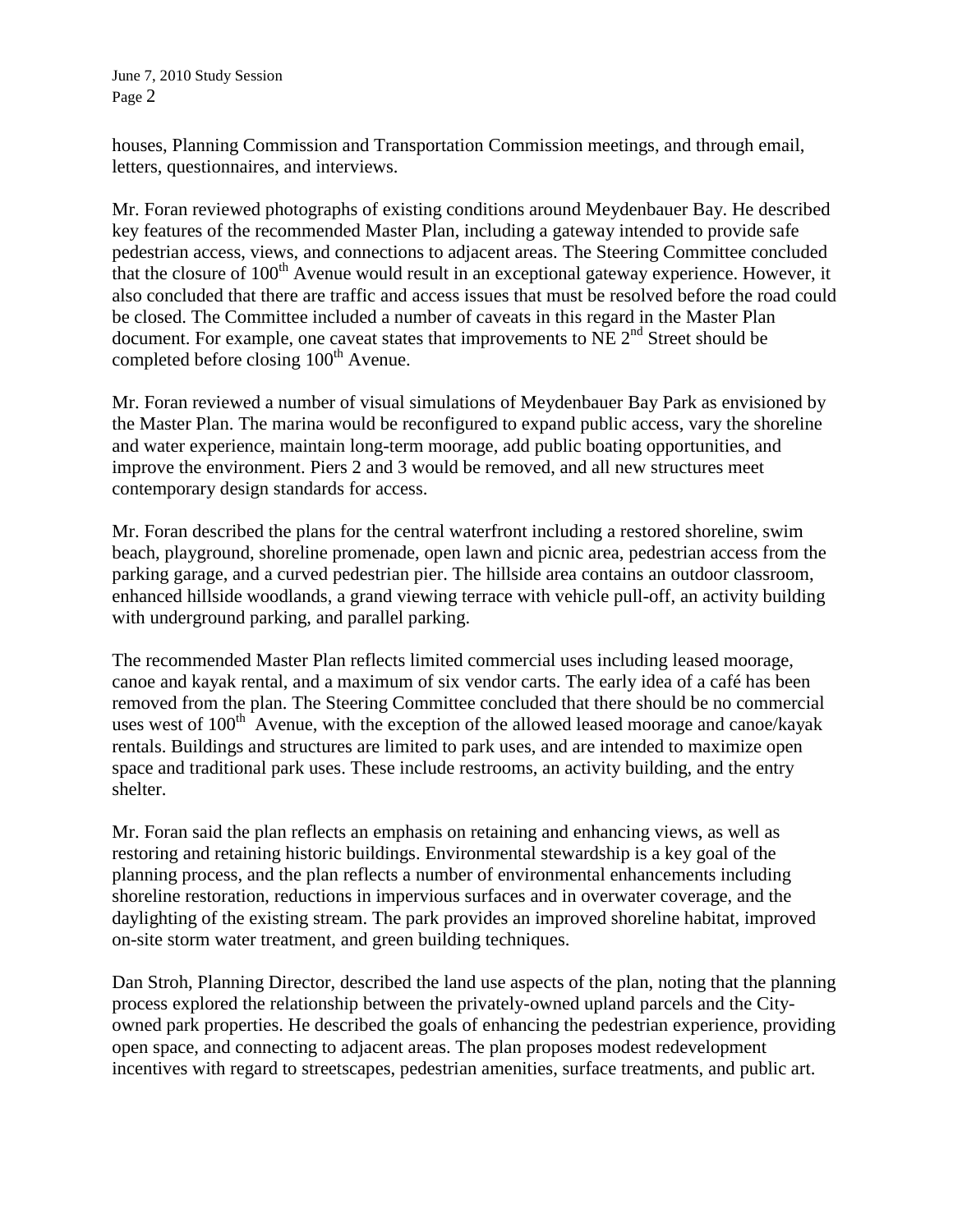Mr. Foran reviewed the proposed phasing of the plan implementation and estimated costs for park development. Next steps are Council review and adoption of the Master Plan, the Planning Commission's development of Comprehensive Plan and Land Use Code amendments, and Council adoption of Comprehensive Plan amendments and Land Use Code amendments.

Mayor Davidson thanked everyone for their work on this project.

Merle Keeney provided background information regarding the involvement of the Parks and Community Services Board in the development of the plan. He explained that all five components of the plan have been researched and thoughtfully designed, and removing any of the components jeopardizes the overall vision of the project. He encouraged the Council to approve the plan as presented.

Faith Roland, Chair of the Parks and Community Services Board, said the Board voted 6-1 to recommend approval of the Meydenbauer Bay Park and Land Use Plan by the City Council, in the form recommended by the citizen Steering Committee. The dissenting Board member was concerned that the elevated pier was misplaced, and that the reconfiguration of the marina did not achieve the goal of opening up the bay and the views. That Board member requests that the Council review the proposed reconfiguration. The Board member also felt that there should be three instead of six seasonal kayaks, but did support other prominent elements of the plan including the activities building, environmental improvements, closure of  $100<sup>th</sup>$  Avenue, increased water recreation opportunities, and the preservation of the whaling building. Ms. Roland said the Board member felt that the Council should adopt the plan, and stated that she did want her perspective to detract from the overall message that this is, as a whole, a good project.

Mayor Davidson noted that staff is looking for Council feedback regarding the plan.

Councilmember Robertson, liaison to the Parks and Community Services Board, said she is excited about the future park. She thanked Mr. Keeney for his eight years of service on the Board, and the current Board for its work on the plan. She noted the consistent involvement of surrounding residents, and suggested that the Council conduct further review of the top neighborhood concerns.

Ms. Robertson said she is submitting a list of written questions to staff for clarification and additional information. She would like to look at the broad plan, in addition to coming up with some principles or guidelines on how the City will implement the project in phases. She would like the Council to address existing policies regarding development density and the protection of neighborhoods. Ms. Robertson is concerned with the timing of the process as it relates to the ongoing work on the Shoreline Management Plan Update. She also would like the Council to spend some time discussing the proposed closure of  $100<sup>th</sup>$  Avenue.

Councilmember Degginger thanked the Parks Board and the Steering Committee for their hard work. He recalled that the acquisition of land has taken 10 to 15 years. He commended the extensive public process and community involvement, which he feels has developed a wonderful vision for the park. Mr. Degginger thanked Mr. Keeney for his years of service on the Board.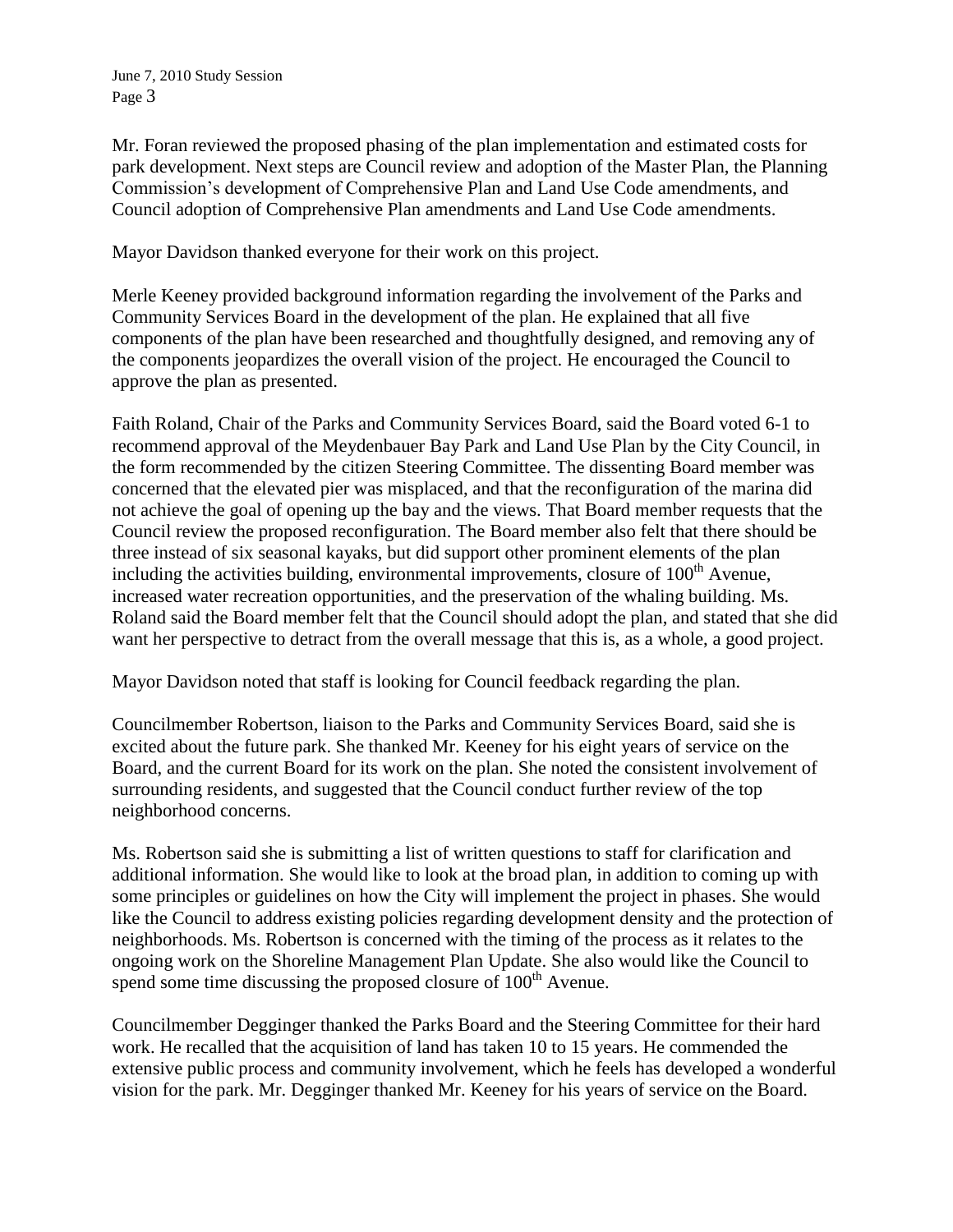Councilmember Chelminiak said he has spent a fair amount of time in recent weeks with the Meydenbauer Bay Neighbors Association and members of the Steering Committee. He understands concerns related to residential access, particularly at the 10000 Meydenbauer Way community. While the text of the plan document guarantees continued access, this is not clear in the visual representations of the plan. Mr. Chelminiak noted the caveat that 100<sup>th</sup> Avenue would not be closed until completion of the long-term NE  $2<sup>nd</sup>$  Street project.

With regard to the Council submitting written questions to staff, Mr. Chelminiak said he prefers public discussion, which will allow residents to be informed throughout the Council process. He feels that limited commercial activity is appropriate for selling food and beverage items as well as sunscreen and other relevant products. He said the number of boat slips at the marina must be ecologically and economically sustainable. He favors implementing the park project in stages. Councilmember Chelminiak thanked City staff, the Steering Committee, and Meydenbauer Bay residents for their work on the Master Plan.

Deputy Mayor Lee thanked the Steering Committee and residents for their dedication, hard work, and enthusiasm for this project. He is not yet ready to accept the plan as presented, noting that there are issues and concerns from residents who are active in commenting on the project. He said the City spent a lot of money buying the waterfront property over the past 10-12 years. The Council has held the property tax to a low level, but at the same time has continued to develop projects that will require funding. Mr. Lee would like for the Council to be able to engage the community in continued discussion about the vision and plans for Meydenbauer Bay Park.

Councilmember Balducci said she has been interested in seeing enhanced public access and development along Bellevue's waterfronts since she initially ran for the Council in 2003. She has supported the series of property acquisitions over the years, and feels that the Master Plan accurately reflects the principles adopted early in the planning process. Ms. Balducci added her thanks to the Steering Committee, Parks Board, and neighborhood representatives. She feels this has been a positive community building experience, and that there is generally broad support for the park. However, she acknowledged that there are issues to work through and to study further.

Ms. Balducci looks forward to discussing the principles and developing policy direction that will enable the plan to be successfully implemented. She invited Mr. Keeney to continue to participate in discussions. She noted that the Council has received a great deal of email about this project. One citizen wrote that 100<sup>th</sup> Avenue was the first road built in Bellevue. Ms. Balducci suggested honoring the historical significance of the road in the design of the park.

Ms. Balducci concurred with earlier comments that the park should be built in phases, which is necessary due to the anticipated costs and design issues to be worked out. Having a plan enables the City to move forward with partnerships, funding, and design that will give the community some certainty with regard to the park development.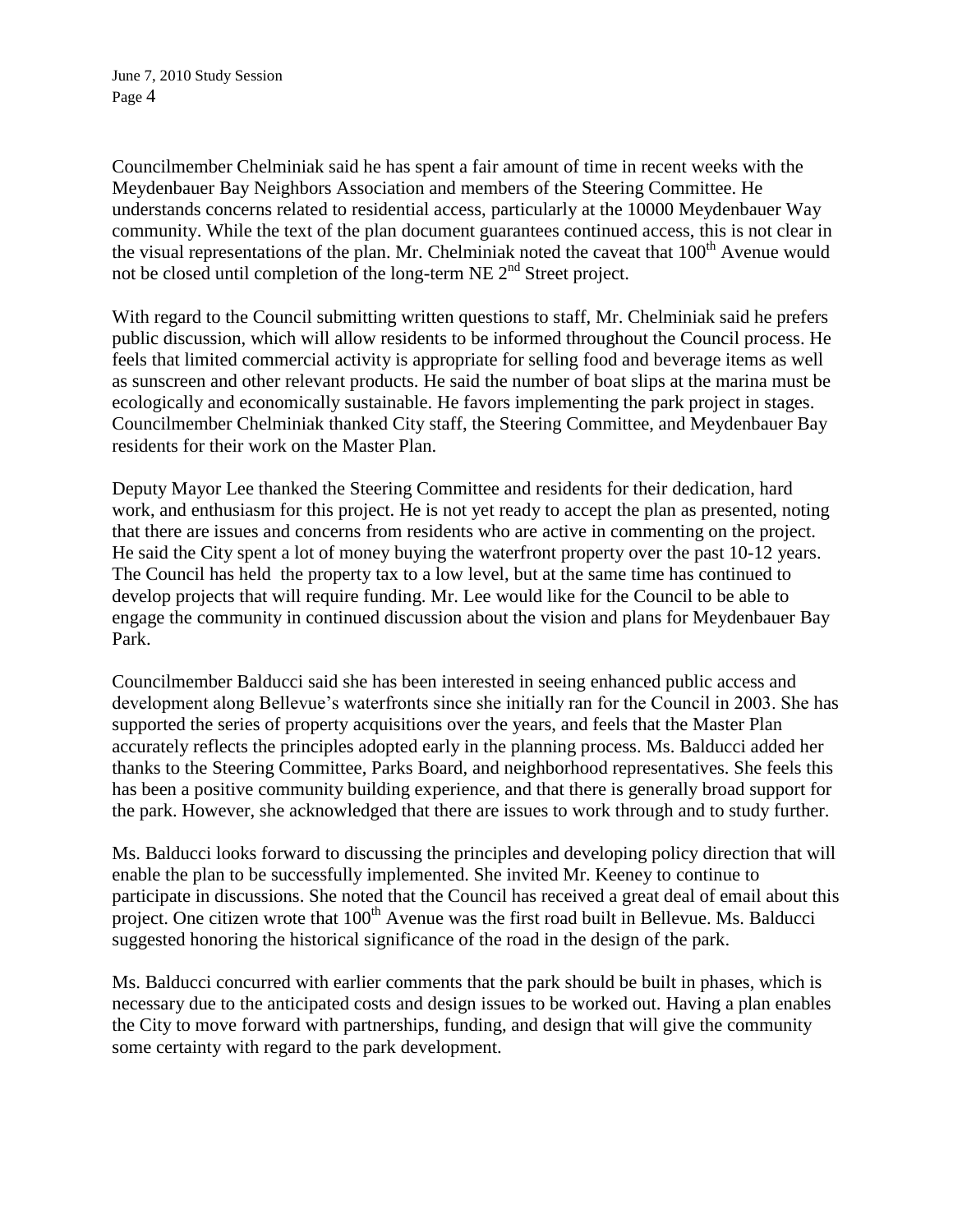Councilmember Wallace said he would like to explore how the plan relates to the Shoreline Master Program, and whether the project could provide the opportunity for less regulation of private property along the bay in exchange for the public recreational and environmental benefits associated with the park development, which includes improvements to wildlife habitats and water quality. With regard to shoreline habitat restoration, Mr. Wallace said he would be interested to know if the project could provide the opportunity for the City to engage WSDOT and Sound Transit in financing environmental mitigation measures, essentially in exchange for the environmental impacts (e.g., encroachment of wetlands) of the agencies' transportation projects within the community.

Mr. Wallace has concerns about moving forward with a project of this magnitude before completing the budget process. He would like to see alternatives to the pier and to the road closure that would optimize the goals of keeping the road open and reducing the pier to satisfy concerns about neighborhood compatibility. He would like more information about the marina proposal and whether it is economically viable. He questioned whether it would make sense to have vending machines instead of vendor carts and/or kiosks.

Mayor Davidson observed that three prominent themes raised by the Council are to maintain the project's original principles, continue to work as a committee of the whole, and to approach the project in phases or stages.

(b) Summary Report on the Wilburton Connections Local Improvement District (LID) Feasibility Study

City Manager Steve Sarkozy opened discussion regarding a feasibility analysis related to the proposal for a Wilburton Connections project Local Improvement District (LID).

Transportation Director Goran Sparrman introduced Francine Johnson, Senior Planner, and Bob Macaulay, a real estate appraiser and consultant, to provide the presentation regarding the consultant's work on assessing the feasibility of creating a LID.

Ms. Johnson recalled that the Wilburton Connections project is a component of the Mobility and Infrastructure Initiative plan adopted by the Council in January 2009. The Wilburton Connections package involves improvements to  $120^{th}$  Avenue NE, NE 4<sup>th</sup> Street, and NE 6<sup>th</sup> Street. Ms. Johnson reviewed project costs, budgets, and funding needs, noting a \$17.7 million funding gap for the NE  $4<sup>th</sup>$  Street and  $120<sup>th</sup>$  Avenue NE segments.

Ms. Johnson explained that an LID is a method of financing capital infrastructure improvements that provide a direct special benefit to properties within a defined district. LIDs can be created in response to a property owner petition or initiated by the Council through the adoption of a resolution. The LID formation process is established in state law (RCW 35.43), and the City's procedures are detailed in Chapter 15.04 of the Bellevue City Code. The proposed Wilburton Connections LID would fund a percentage of project costs associated with the NE 4<sup>th</sup> Street extension and  $120^{th}$  Avenue NE improvements between NE  $4^{th}$  and NE  $8^{th}$  Streets.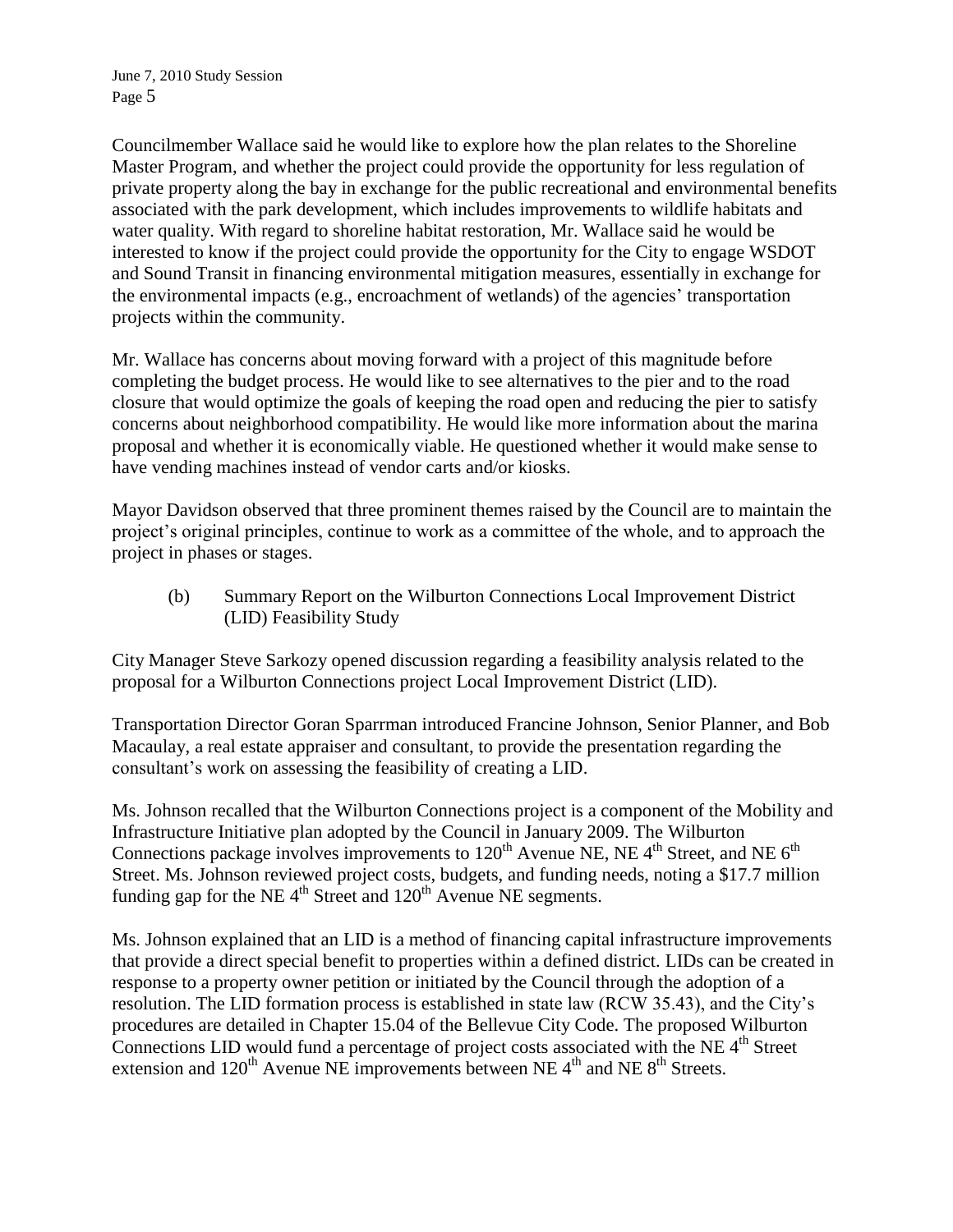Ms. Johnson recalled that on February 2, 2009, the Council approved a contract for consultant services to conduct a feasibility analysis of creating a Wilburton Connections LID. The first phase of the study took a high-level look at the potential boundaries of the LID, as well as a range of special benefit. The second phase of the work would involve a detailed formation analysis to calculate the special benefit for each property within the LID.

Ms. Johnson reviewed the proposed timeline for the formation of the Wilburton Connections LID. She explained that this is the first step in the process, which will be directed by the Council on an ongoing basis. The project timeline anticipates establishing the LID by the end of this year, in order to maintain the construction schedule for improvements on  $120^{th}$  Avenue NE. The  $120^{th}$ Avenue project is set to begin construction in April 2011.

Mr. Macaulay said the feasibility analysis scope of work was to identify the potential LID boundary and to estimate the total special benefit range derived from the projects. Special benefit is the measurable difference in market value without the improvements, as opposed to the value with the LID improvements in place. The special benefit was estimated by segregating properties into classifications based on the highest and best use, as well as location within LID boundary. Four classifications were identified, and the overall special benefit is estimated at \$13 million to \$18 million. Approximately 50-60 percent of the special benefit would be assessed to properties located adjacent to or in close proximity of the NE  $4<sup>th</sup>$  Street and 120<sup>th</sup> Avenue projects. Up to 100 percent of the special benefit can be assessed under State law. However, LID assessments typically range from the 50-75 percent cost-benefit ratio.

Ms. Johnson requested Council direction about whether to move forward with the LID formation analysis. The formation analysis will provide more detailed information about the special benefit associated with each specific property within the LID. The boundary could potentially be refined based on the analysis. Ms. Johnson reviewed the next steps which are to conduct the formation analysis through September, at which time staff will return to the Council to discuss the results and to consider the adoption of a Resolution of Intent. If a Resolution is adopted, a public hearing will be held in October. Council action on an LID Formation Ordinance will be requested in November.

Councilmember Wallace noted his understanding that this proposed LID does not meet the City's current financial policies, unless there is voluntary agreement among property owners within the LID area.

Mr. Sparrman said the potential use of the LID mechanism was discussed fairly extensively when the Mobility and Infrastructure Initiative finance plan was established. He is not aware of anything in the City Code that prohibits this type of LID from moving forward. He noted that LIDs can be formed at the request of property owners or as directed by the City Council.

Mayor Davidson said two potential LIDs were discussed early in the Bel-Red corridor planning process, and one did seem to have a fair amount of resistance.